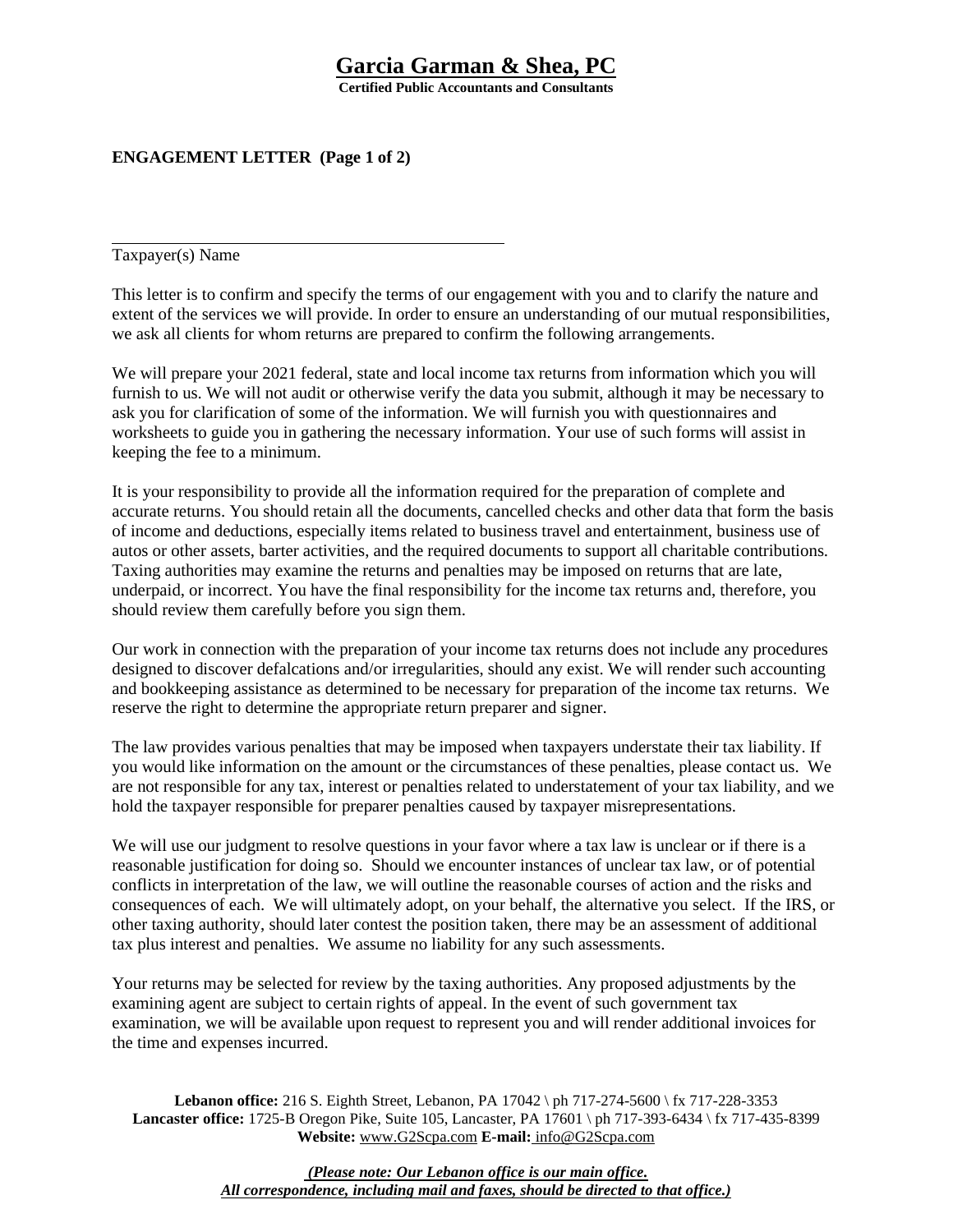### **ENGAGEMENT LETTER (Page 2 of 2)**

Our fee for these services will be based upon the amount of time required at standard billing rates plus out-of-pocket expenses. All invoices are due and payable upon presentation.

Our engagement to prepare your 2021 tax returns will conclude with the delivery of the completed returns to you (if paper filing) or your signing, and the subsequent submittal, of your tax return (if e-filing). If you have not selected to e-file your returns with our office, you will be solely responsible to file the returns with the appropriate taxing authorities.

We will return your original records to you at the end of this engagement. You should securely store these records, along with all supporting documents, cancelled checks, etc., as these items may later be needed to prove the accuracy and completeness of a return. We will retain copies of your records and our work papers for your engagement according to our record retention policy, which is available upon request and at our website at www.g2scpa.com.

If this firm does not receive from you the original of this letter, in fully executed form, but does receive from you a completed copy of a Client Organizer and/or supporting documentation requested herein, and/or a completed Client Questionnaire, then a copy of this letter will be included with your completed tax return and your signature on the returns for filing purposes will be deemed to evidence your acceptance of all the terms set forth above. Under IRS Circular 230, without your written or verbal consent, we are not able to prepare any 2021 tax returns for you, including, but not limited to, a request for extension.

If the foregoing fairly sets forth your understanding, please sign the enclosed copy of this letter in the space indicated and return it to our office.

Very truly yours,

*Garcia Garman & Shea, PC*

*(Both the Taxpayer and the Spouse SHOULD sign for the preparation of joint tax returns.)* 

Accepted By:

Taxpayer Name Taxpayer Signature Date

Spouse Name Spouse Signature Date

**Lebanon office:** 216 S. Eighth Street, Lebanon, PA 17042 \ ph 717-274-5600 \ fx 717-228-3353 **Lancaster office:** 1725-B Oregon Pike, Suite 105, Lancaster, PA 17601 \ ph 717-393-6434 \ fx 717-435-8399 **Website:** www.G2Scpa.com **E-mail:** info@G2Scpa.com

> *(Please note: Our Lebanon office is our main office. All correspondence, including mail and faxes, should be directed to that office.)*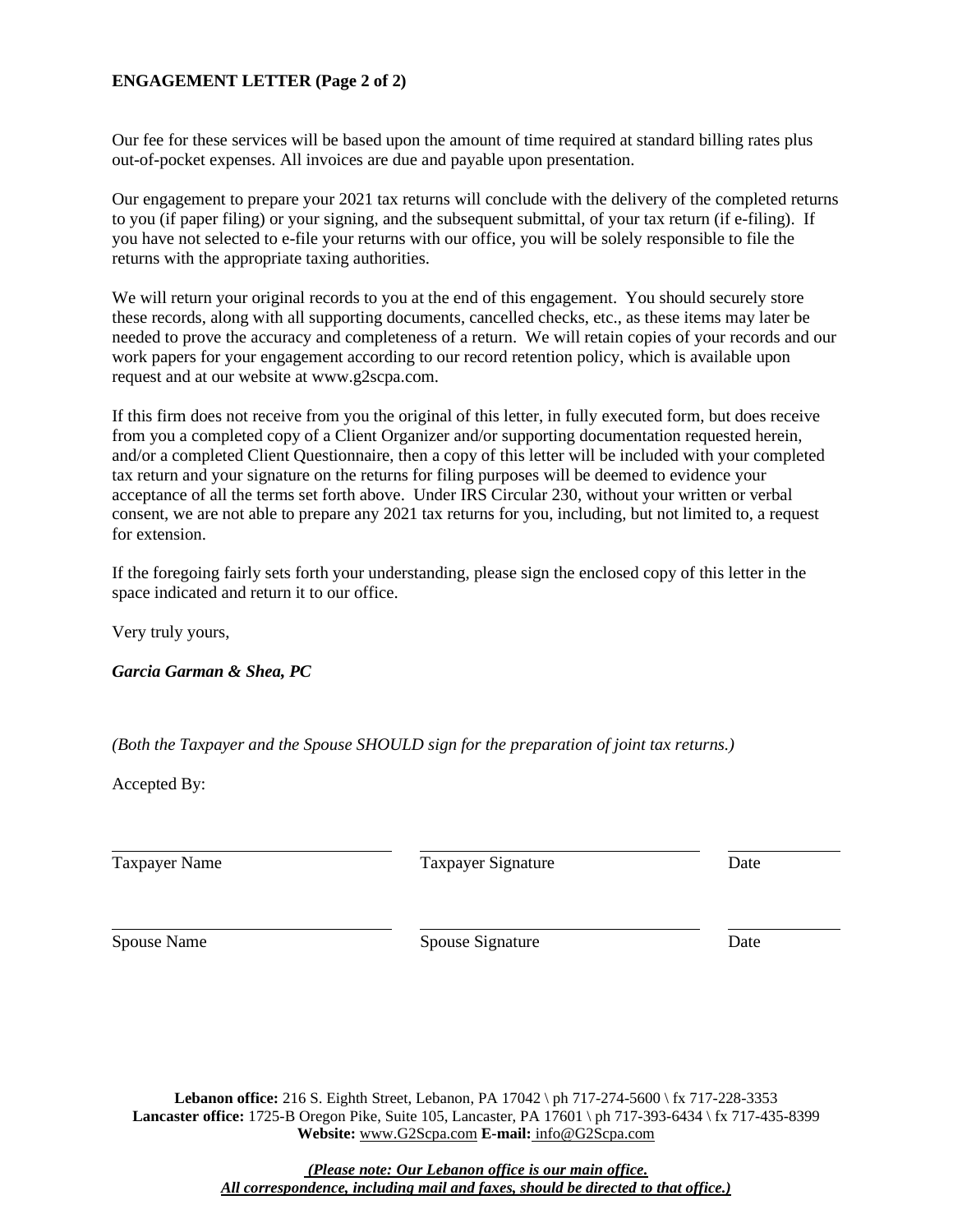#### **Client Questionnaire**

#### *Please check the appropriate box and include all necessary details and documentation.*

|                                                                                                                                              | Yes    | N <sub>0</sub> |
|----------------------------------------------------------------------------------------------------------------------------------------------|--------|----------------|
| <b>Personal Information</b>                                                                                                                  |        |                |
| Did your marital status change during the year?                                                                                              | 0      | 0.             |
| If yes, explain:<br>Did you live separately from your spouse during the last six months of the year?                                         | 0      | 0              |
| Do you have a separate decree, instrument, or agreement and are not living in the                                                            |        |                |
| same household by the end of the year?                                                                                                       | o      | o              |
| Did your address change from last year?                                                                                                      | 0      | 0.             |
| Can you be claimed as a dependent by another taxpayer?                                                                                       | о      | О.             |
| Do you, your spouse (if applicable), and any dependents have a taxpayer                                                                      |        |                |
| identification number (SSN, ITIN, or ATIN)?                                                                                                  | о      | 0              |
| Did you receive an Identity Protection PIN (IP PIN) from the IRS or have you been                                                            | о      | 0              |
| a victim of identity theft? If yes, attach the IRS letter.<br>Did you reside in or operate a business in a Federally declared disaster area? | о      | о              |
| The Federally declared disaster areas include victims of hurricanes, tropical storms,                                                        |        |                |
| floods, as well as wildfires.                                                                                                                |        |                |
|                                                                                                                                              |        |                |
| <b>Banking Information</b><br>Verify on the Direct Deposit page of the Organizer that the banking information is                             |        |                |
| correct, or provide new bank name, routing # and account #.                                                                                  | о      | 0              |
| If no banking information is provided, your refunds, if any, will be issued by check.                                                        |        |                |
| <b>COVID-19 Information</b>                                                                                                                  |        |                |
| Did you receive an Economic Impact Payment (EIP3) as reported on Notice 1444-C?                                                              | о      | 0.             |
| Did you receive an adjustment to your refund or balance due for the exclusion of                                                             |        |                |
| unemployment compensation and/or Advance Premium Tax Credit as a result of the                                                               |        |                |
| American Rescue Plan Act (ARPA)?                                                                                                             | О      | 0              |
| Did you receive advanced Child Tax Credit (CTC) payments in July, August, September,                                                         | 0      | ◘              |
| October, November, and December?<br>Did you receive a Paycheck Protection Program (PPP) loan?                                                | о      | 0              |
| If yes, did you apply for Paycheck Protection Program (PPP) loan forgiveness?                                                                | □      | 0              |
| Are you a telecommuting employee that was required to "shelter in place" due to local                                                        |        |                |
| COVID-19 protocols while working in a state that was not your home state?                                                                    | 0      | o              |
| Did you receive emergency leave sick pay?                                                                                                    | 0      | $\Box$         |
| Did you receive emergency family leave wages?                                                                                                | О      | о              |
| Did you receive any special unemployment benefits or compensation under the                                                                  |        |                |
| Coronavirus Relief Act during the year?                                                                                                      | о      | о              |
| If you are self-employed, were you unable to perform your self-employed activities due to<br>coronavirus related care you needed?            | 0      | 0              |
| If you are self-employed, were you unable to perform your self-employed activities due to                                                    |        |                |
| coronavirus related care you provided to your son or daughter under the age of 18?                                                           | o      | 0              |
| If you are self-employed, were you unable to perform your self-employed activities due to                                                    |        |                |
| coronavirus related care you provided to another?                                                                                            | o      | 0              |
| <b>Dependent Information</b>                                                                                                                 |        |                |
| Were there any changes in dependents from the prior year?                                                                                    | о      | 0              |
| If yes, explain:                                                                                                                             |        |                |
| Do you have any children under age 19 or a full-time student under age 24 with                                                               |        |                |
| unearned income in excess of \$2,200?                                                                                                        | 0<br>о | O<br>0         |
| Do you have dependents who must file a tax return?<br>Did you provide over half the support for any other person(s) other than your          |        |                |
| dependent children during the year?                                                                                                          | о      | о              |
| Did you pay for child care while you worked, looked for work, or while a                                                                     |        |                |
| full-time student?                                                                                                                           | О      | 0              |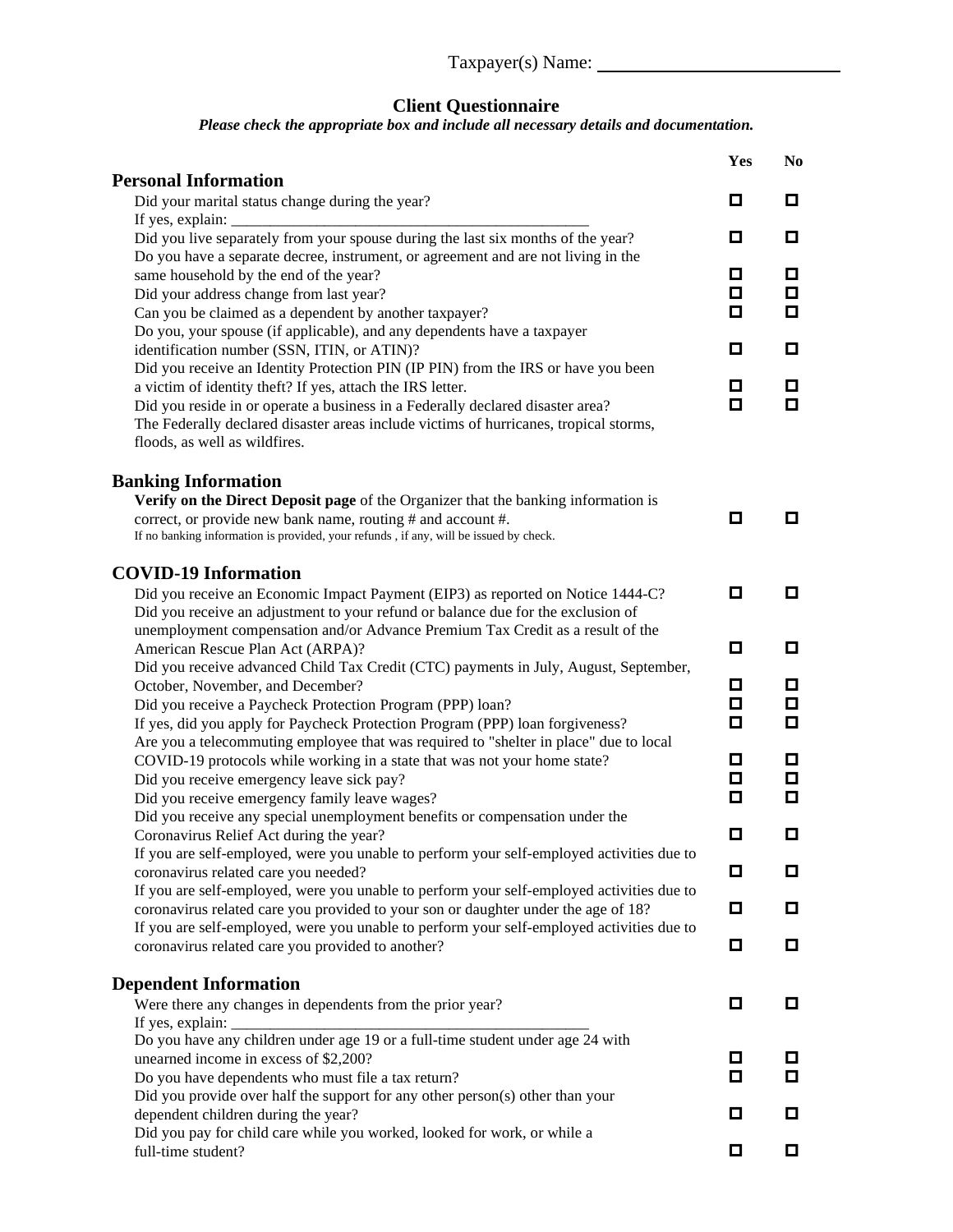|                                                                                                                                                                          | Yes    | N <sub>0</sub>   |
|--------------------------------------------------------------------------------------------------------------------------------------------------------------------------|--------|------------------|
| Did you pay any expenses related to the adoption of a child during the year?                                                                                             | ◘      | o                |
| If you are divorced or separated with child(ren), do you have a divorce decree                                                                                           |        |                  |
| or other form of separation agreement which establishes custodial responsibilities?                                                                                      | o      | О                |
| Did any dependents receive an Identity Protection PIN (IP PIN) from the IRS or                                                                                           | О      | О                |
| have they been a victim of identity theft? If yes, attach the IRS letter.                                                                                                |        |                  |
| <b>Purchases, Sales and Debt Information</b>                                                                                                                             |        |                  |
| Did you start a new business or purchase rental property during the year?                                                                                                | o      | о                |
| Did you sell, exchange, or purchase any assets used in your trade or business?                                                                                           | ◻      | ◻                |
| Did you acquire a new or additional interest in a partnership or S corporation?                                                                                          | ◻      | О                |
| Did you sell, exchange, or purchase any real estate during the year?                                                                                                     | о      | $\Box$           |
| Did you purchase or sell a principal residence during the year?                                                                                                          | О      | $\Box$           |
| Did you foreclose or abandon a principal residence or real property during the year?                                                                                     | ◘      | $\Box$           |
| Did you acquire or dispose of any stock during the year?                                                                                                                 | О      | $\Box$           |
| Did you take out a home equity loan this year?                                                                                                                           | О      | $\Box$           |
| Did you refinance a principal residence or second home this year?                                                                                                        | □      | $\Box$           |
| Did you sell an existing business, rental, or other property this year?                                                                                                  | О      | $\Box$           |
| Did you lend money with the understanding of repayment and this year it<br>became totally uncollectable?                                                                 | ◻      | О                |
| Did you have any debts canceled or forgiven this year, such as a home mortgage or                                                                                        |        |                  |
| student loan(s)?                                                                                                                                                         | ◘      | ◘                |
| Did you purchase a qualified plug-in electric drive or fuel cell vehicle this year?                                                                                      | ◻      | О                |
|                                                                                                                                                                          |        |                  |
| <b>Income Information</b>                                                                                                                                                |        |                  |
| Did you have any foreign income or pay any foreign taxes during the year, directly                                                                                       |        |                  |
| or indirectly, such as from investment accounts, partnerships or a foreign employer?                                                                                     | o      | o                |
| Did you receive any income from property sold prior to this year?                                                                                                        | ◘      | О                |
| Did you receive any unemployment benefits during the year?                                                                                                               | ◻      | □                |
| Did you receive any disability income during the year?                                                                                                                   | ◻      | $\Box$           |
| Did you receive any Medicaid waiver payments as difficulty of care during the year?                                                                                      | ◘      | $\Box$           |
| Did you receive tip income not reported to your employer this year?                                                                                                      | □      | $\Box$           |
| Did any of your life insurance policies mature, or did you surrender any policies?                                                                                       | о      | $\Box$           |
| Did you receive any awards, prizes, hobby income, gambling or lottery winnings?                                                                                          | Д<br>О | $\Box$<br>$\Box$ |
| Do you expect a large fluctuation in income, deductions, or withholding next year?<br>Did you have any sales or other exchanges of virtual currencies (including from an |        |                  |
| airdrop or a hard fork, or used virtual currencies to pay for goods or services?                                                                                         | O      |                  |
|                                                                                                                                                                          |        |                  |
| <b>Retirement Information</b>                                                                                                                                            |        |                  |
| Are you an active participant in a pension or retirement plan?                                                                                                           | ◘      | о                |
| Did you receive any Social Security benefits during the year?                                                                                                            | О      | О                |
| Did you make any withdrawals from an IRA, Roth, myRA, Keogh, SIMPLE, SEP, 401k,                                                                                          |        |                  |
| or other retirement plan? Circle if due to a Federally declared disaster or COVID-19.                                                                                    | ◘      | о                |
| Did you receive any payments from a pension, profit sharing or 401(k) plan?                                                                                              | О      | О                |
| Did you make any contributions to an IRA, Roth, myRA, Keogh, SIMPLE, SEP,                                                                                                |        |                  |
| $401(k)$ , or other qualified retirement plan?                                                                                                                           | ◘      | О                |
| <b>Education Information</b>                                                                                                                                             |        |                  |
| Did you, your spouse, or your dependents attend a post-secondary school during the year,                                                                                 |        |                  |
| or plan to attend one in the coming year?                                                                                                                                | О      | o                |
| Did you have any educational expenses during the year on behalf of yourself,                                                                                             |        |                  |
| your spouse, or a dependent? If yes, attach any Form(s) 1098-T and receipts for                                                                                          |        |                  |
| qualified tuition and related expenses                                                                                                                                   | o      | О                |
| Did anyone in your family receive a scholarship of any kind during the year?                                                                                             | ◻      | о                |
| If yes, were any of the scholarship funds used for expenses other than tuition,                                                                                          |        |                  |
| such as room and board?                                                                                                                                                  | ◘      | ◘                |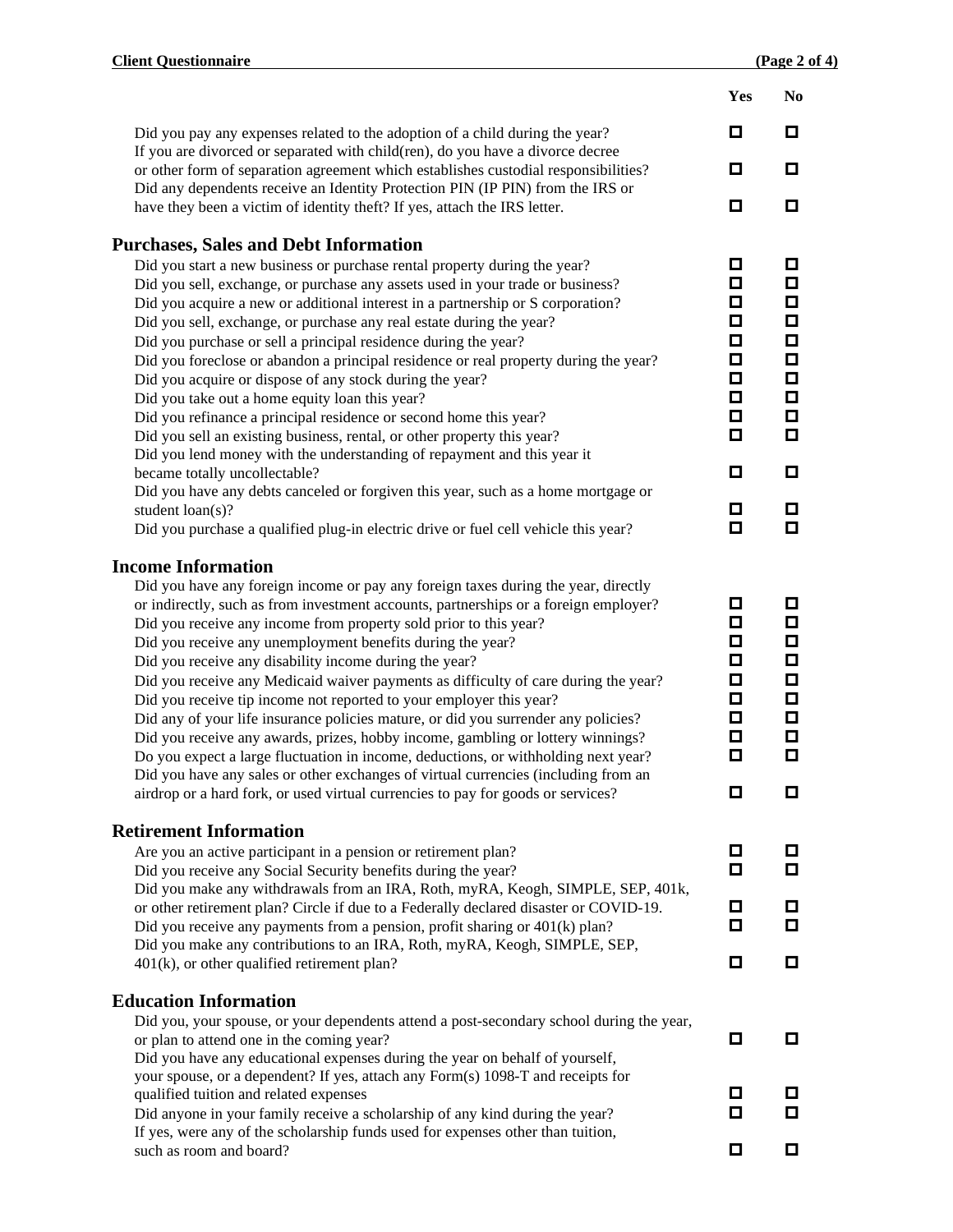|                                                                                                                                                                                                                                                                                                                                                                                                                                     | Yes                              | N <sub>0</sub>                        |
|-------------------------------------------------------------------------------------------------------------------------------------------------------------------------------------------------------------------------------------------------------------------------------------------------------------------------------------------------------------------------------------------------------------------------------------|----------------------------------|---------------------------------------|
| Did you make any withdrawals from an education savings or 529 Plan account?                                                                                                                                                                                                                                                                                                                                                         | o                                | o                                     |
| If yes, were any of these withdrawals rolled over into a ABLE (Achieving a<br>Better Life Experience) account?<br>Did you make any contributions to an education savings or 529 Plan account?<br>Did you pay any student loan interest this year?<br>Did you cash any Series EE or I U.S. Savings bonds issued after 1989?<br>Would you like a worksheet to aid in the completion of a FAFSA Form?                                  | ◘<br>$\Box$<br>О.<br>$\Box$<br>о | 0<br>$\Box$<br>$\Box$<br>$\Box$<br>П. |
| <b>Health Care Information</b>                                                                                                                                                                                                                                                                                                                                                                                                      |                                  |                                       |
| Did you have qualifying health care coverage, such as employer-sponsored coverage<br>or government-sponsored coverage (i.e. Medicare/Medicaid) for your family?<br>"Your family" for health care coverage refers to you, your spouse if filing jointly, and<br>anyone you can claim as a dependent. If yes, attach any Form(s) 1095-B and/or 1095-C                                                                                 |                                  |                                       |
| you received.<br>Did you enroll for lower cost Marketplace Coverage through healthcare.gov under the                                                                                                                                                                                                                                                                                                                                | o                                | 0                                     |
| Affordable Care Act (ACA)? If yes, attach any Form(s) 1095-A.                                                                                                                                                                                                                                                                                                                                                                       | o                                | 0                                     |
| Did you enroll for lower cost Marketplace Coverage through healthcare.gov under the<br>ACA and share a policy with anyone who is not included in your family?<br>Did you make any contributions to a Health savings account (HSA) or Archer MSA?                                                                                                                                                                                    | o<br>О                           | 0<br>О.                               |
| Did you receive any distributions from a Health savings account (HSA), Archer MSA, or<br>Medicare Advantage MSA this year?<br>Did you pay long-term care premiums for yourself or your family?<br>Did you make any contributions to an ABLE (Achieving a Better Life Experience)                                                                                                                                                    | o<br>О                           | 0<br>0.                               |
| account? If yes, attach any Form(s) 5498-QA you received.                                                                                                                                                                                                                                                                                                                                                                           | о                                | 0                                     |
| Did you receive any withdrawals from an ABLE (Achieving a Better Life Experience)<br>account? If yes, attach any Form(s) 1099-QA you received.                                                                                                                                                                                                                                                                                      | О                                | 0.                                    |
| If you are a business owner, did you pay health insurance premiums for your employees                                                                                                                                                                                                                                                                                                                                               |                                  |                                       |
| this year?<br>Did you receive any Health Coverage Tax Credit (HCTC) advance payments? If yes,                                                                                                                                                                                                                                                                                                                                       | О                                | 0.                                    |
| attach any Form(s) 1099-H you received.                                                                                                                                                                                                                                                                                                                                                                                             | о                                | 0.                                    |
| <b>Itemized Deduction Information</b>                                                                                                                                                                                                                                                                                                                                                                                               |                                  |                                       |
| Did you incur a casualty or theft loss or any condemnation awards during the year?<br>Did you pay out-of-pocket medical expenses (Co-pays, prescription drugs, etc.)?<br>Did you make any cash or noncash charitable contributions (clothes, furniture, etc.)?<br>If yes, please provide evidence such as a receipt from the donee organization, a<br>canceled check, or record of payment, to substantiate all contributions made. | 0<br>o<br>о                      | 0.<br>0<br>О.                         |
| Did you donate a vehicle or boat during the year? If yes, attach Form 1098-C                                                                                                                                                                                                                                                                                                                                                        |                                  | 0.                                    |
| or other written acknowledgement from the donee organization.<br>Did you pay real estate taxes for your primary home and/or second home?                                                                                                                                                                                                                                                                                            | o                                | О                                     |
| Did you pay any mortgage interest on an existing home loan? If yes, attach any                                                                                                                                                                                                                                                                                                                                                      |                                  |                                       |
| Form(s) 1098 you received.<br>Did you incur interest expenses associated with any investment accounts you held?                                                                                                                                                                                                                                                                                                                     | 0.<br>0                          | 0<br>0                                |
| Did you make any major purchases during the year (cars, boats, etc.)?<br>What amount of taxable out-of-state purchases (by telephone, internet, mail,<br>in person) did you make that the seller did not collect any state sales tax?                                                                                                                                                                                               | 0                                | 0.                                    |
| <b>Miscellaneous Information</b>                                                                                                                                                                                                                                                                                                                                                                                                    |                                  |                                       |
| Did you make gifts of more than \$15,000 to any individual?                                                                                                                                                                                                                                                                                                                                                                         | 0                                | 0                                     |
| Did you utilize an area of your home for business purposes?                                                                                                                                                                                                                                                                                                                                                                         | 0                                | 0                                     |
| Did you engage in any bartering transactions?<br>Did you retire or change jobs this year?                                                                                                                                                                                                                                                                                                                                           | 0<br>О                           | 0.<br>о                               |
| Did you incur moving costs because of a permanent change of station as a member                                                                                                                                                                                                                                                                                                                                                     |                                  |                                       |
| of the Armed Forces on active duty?                                                                                                                                                                                                                                                                                                                                                                                                 | о                                | 0                                     |
| Did you pay any individual as a household employee during the year?<br>Did you make energy efficient improvements to your main home this year?                                                                                                                                                                                                                                                                                      | o<br>О                           | 0.<br>О                               |